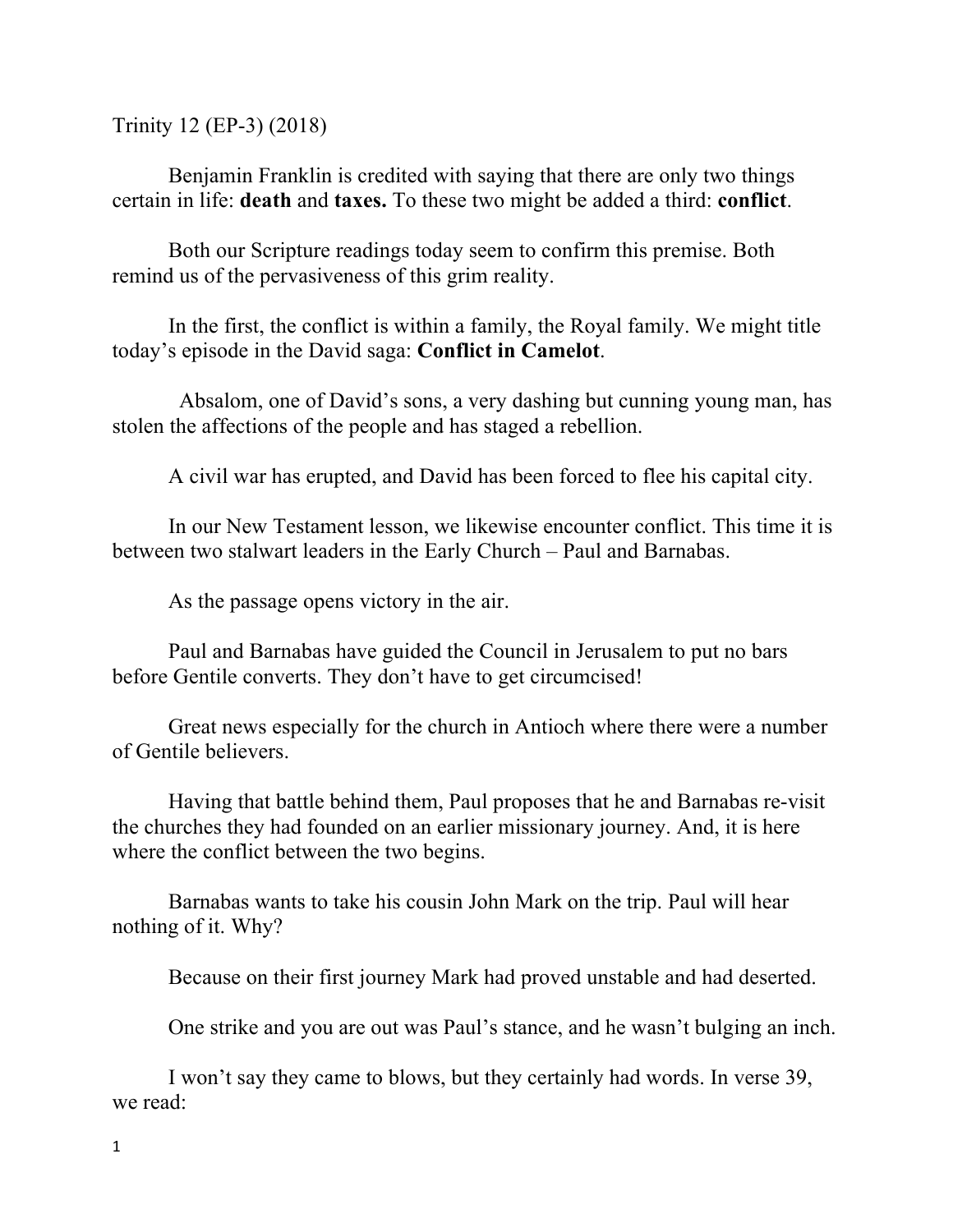## **"And the contention was so sharp between them, that they departed asunder one from the other."**

It was really sad. What started out as a small thing got magnified, and the two parted company over it.

But, isn't that often the way it is? Many things that cause divisions in churches start out small, but get blown up out of all proportion.

Who was right and who was wrong in this controversy is hard to say?

Was Paul being practical and Barnabas letting his heart lead him because this young man was his cousin?

OR – was Paul being pig-headed and Barnabas in the right by offering young Mark a second chance? Again, it is hard to say.

What followed was that Paul took Silas, another Christian friend, and began what we now know as his Second Missionary Journey, while Barnabas and Mark and set off on a separate journey.

Moreover, what happened to Paul and Barnabas still happens. Conflict is still very much a part of the life of the Church.

Think about what you find as you drive the backroads of North Georgia. You often come upon two churches of the same denomination across the road from each other.

If you asked someone in those communities, 'Why two churches?' You would probably be told that it had something to do with someone falling out with someone else.

... maybe 50, 60 or more years ago.

At this late date, they may not be able to remember the exact nature of the conflict, yet there sit the two churches testifying to it.

Conflict in Camelot. Conflict in churches. And, indeed, conflict in every area of human life. That appears to be the way things are in this old fallen world.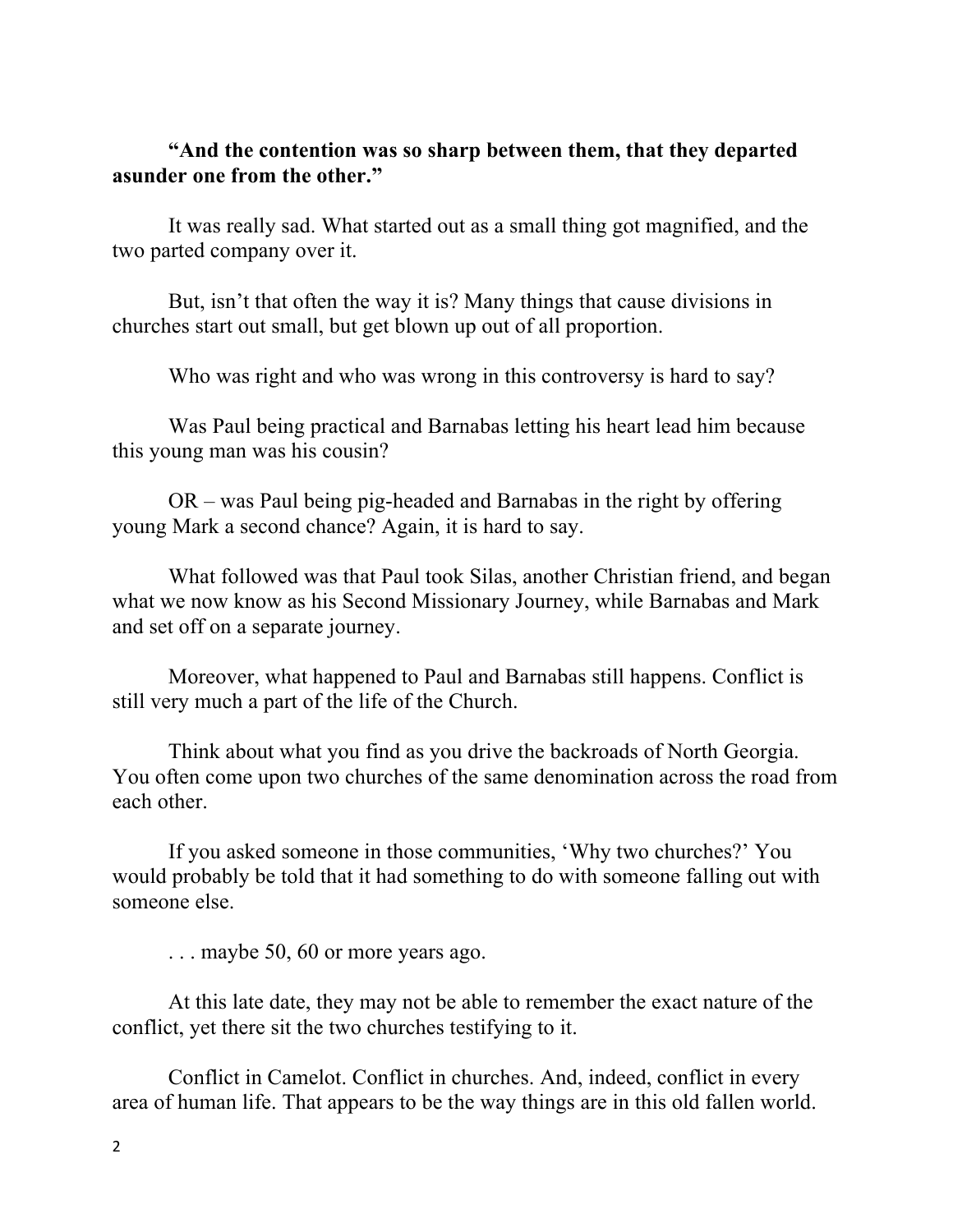In response, I want to look this morning at three questions.

- What is the source of conflict?
- Where is God in conflict?
- What should our response be?

Let's begin with the first – **what is the source of conflict?**

In the David saga the source is not too hard to pinpoint. Indeed, you can draw a straight line from it to **David's great sin**.

When I say David's great sin I think you know the sin I am talking about. It was David's indiscretion with the wife of Uriah the Hittite, a woman by the name of Bathsheba.

This sin, as I am sure you will also remember, led to another sin, the sin of murder.

David gave directions to one of his generals to put Uriah into the thick of battle and then to withdraw supporting troops. Of course, he was killed.

If David was a great sinner, so he proved to be an even greater repent-er, and God forgave him his sin.

Yet, as is so often the case, consequences remained. Think of a row of dominoes going down. That is the way it is with sin.

In David's case, what followed were: broken family relationships, murder, incest, rebellion and a divided kingdom . . . all because of what started out as a 'private sin'.

Sometimes the source – the beginning point of conflict -- can be laid at the door of some particular sin, as it David's case, **but not always**.

Take, for example, the conflict between Paul and Barnabas. In this case no great sin precipitated the chiasm that came between these two friends.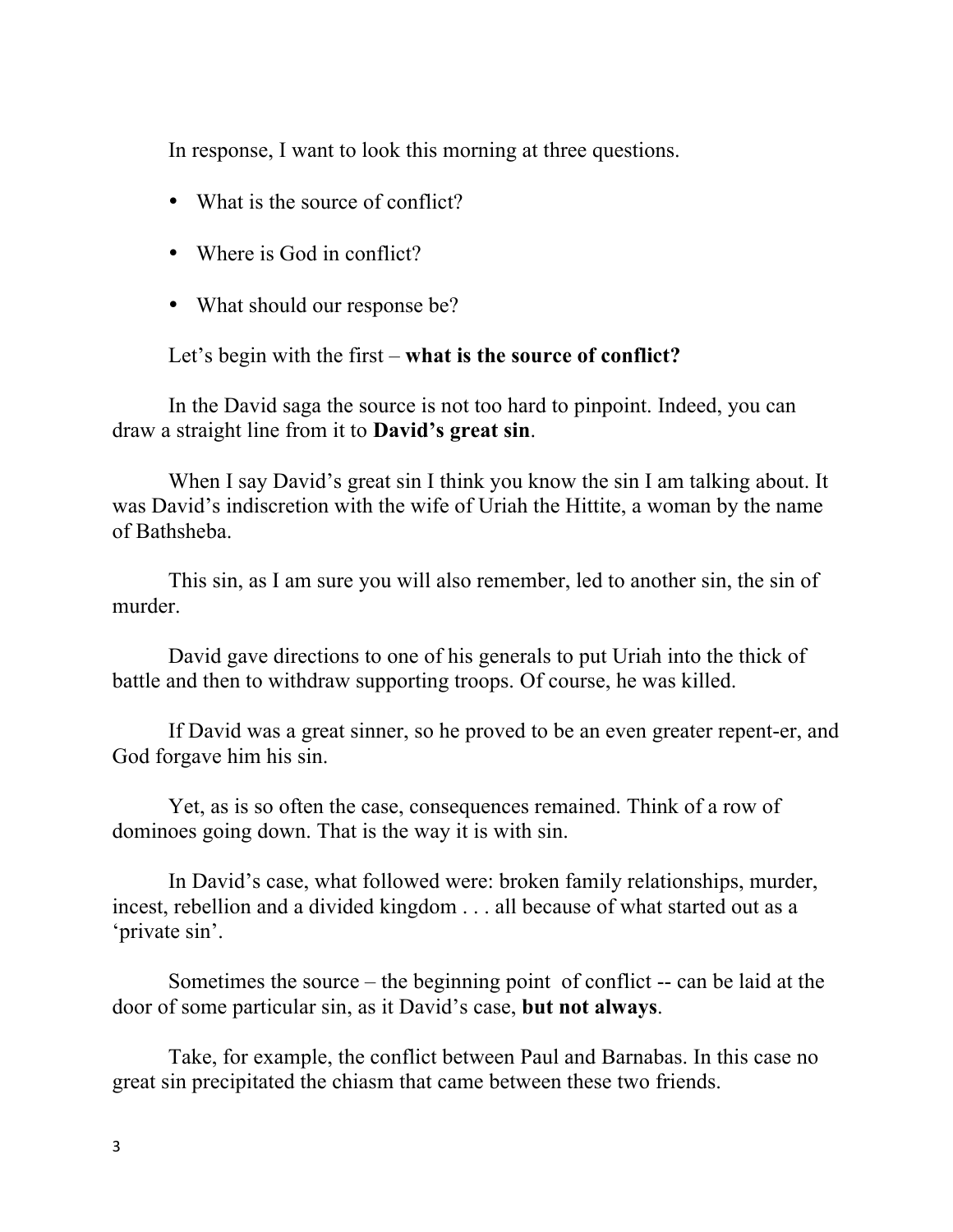On the contrary, both seemed to have been acting with integrity. Nevertheless, a fracturing – at least temporarily – occurred, and it was very sad.

If there was a sin, it was a lack of charity on the part of one or both in not seeking common ground and in not immediately seeking reconciliation.

What is the cause of conflict?

I think we have to say there is no single cause, other than we live in a fallen world, a world awaiting full redemption at our Lord's coming.

Let's move to our second question: **Where is God in conflict?**

In David's case, God was right in the midst of it. God did not abandon him, even though David's troubles were in some sense of his own making.

That seems to be the way God works in general.

**"If we are faithless, he [God] remains faithful"** we are told 2 Timothy 2:13. God stays on the job, even when behave badly. He remains faithful to his promises.

God did indeed remain faithful to the promises He had made to David. One of David's sons, Solomon went on to inherited the throne of his father. The dynasty God promised to David became a reality, and – most important of all - - from this dynasty came our Lord Jesus Christ, the Saviour of the world.

God's faithfulness can also be seen at work in the story of Paul and Barnabas.

These two ended up taking two separate journeys, and **God went on both**.

God overrode evil – conflict – with good by expanding and multiplying the spread of the Gospel.

What about you? Do you find yourself this morning in a situation involving conflict, perhaps with another family member?

If so, remember we have a big God who doesn't abandon us and who is able to bring good out of ill.